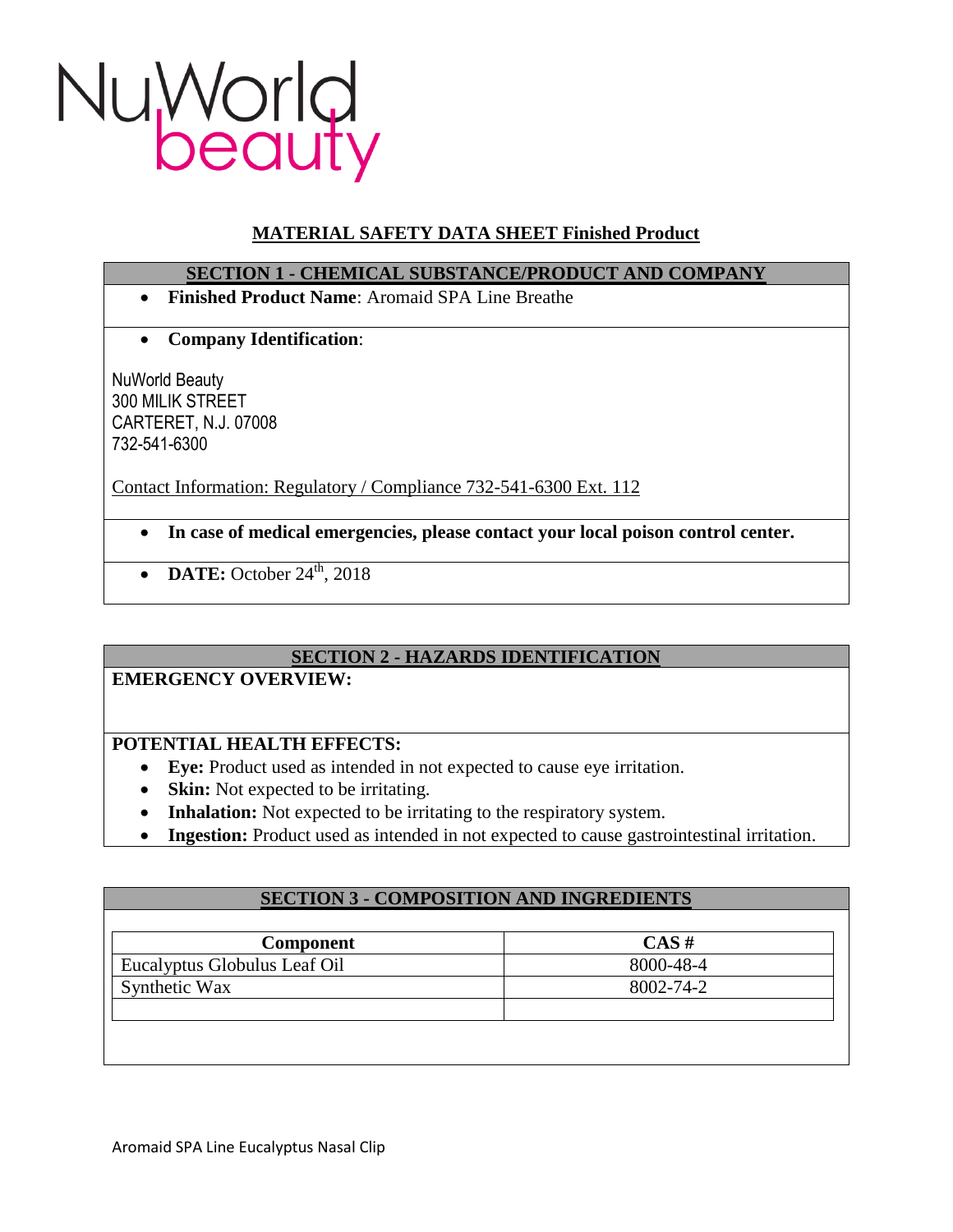

### **SECTION 4 - FIRST AID MEASURES**

- **Eye:** Thorough rinsing for 15-20 minutes of the affected eye with water. Obtain medical attention if irritation persists.
- Skin Problem: Wash thoroughly with soap and cold water for 15-20 minutes. Obtain medical attention if irritation persists.
- **Inhalation:** No adverse effects when used as directed.
- **Ingestion:** Do not induce vomiting. Obtain medical attention.

## **SECTION 5 - FIRE FIGHTING MEASURES**

• Not applicable as a consumer product.

### **SECTION 6 - ACCIDENTAL RELEASE MEASURES**

• Not applicable as a consumer product.

## **SECTION 7 - HANDLING AND STORAGE**

**Precautions for Safe Handling:**

No applicable precautions as a consumer product.

**Conditions for Safe Storage:**

• No applicable precautions as a consumer product.

**Other Recommendations:** None.

### **SECTION 8 - EXPOSURE CONTROLS, PERSONAL PROTECTION**

• Keep out of reach of children.

### **SECTION 9 - PHYSICAL AND CHEMICAL PROPERTIES**

Essential oils in wax base.

### **SECTION 10 - STABILITY AND REACTIVITY**

• Stable under normal conditions

### **SECTION 11 - TOXICOLOGICAL INFORMATION**

This is a personal care or cosmetic product that is safe for consumers and other users under intended and reasonably foreseeable use.

**Chronic Effects:** Finished product is not expected to have chronic health effects.

**Target Organs**: No adverse health effects on target organs expected for finished product.

**Carcinogenicity**: Finished product is not expected to be carcinogenic.

### **NTP:** No **IARC**: No **OSHA:** No

Aromaid – SPA Line Eucalyptus Nasal Clip **Page 2** of **3** and **Page 2** of **3**